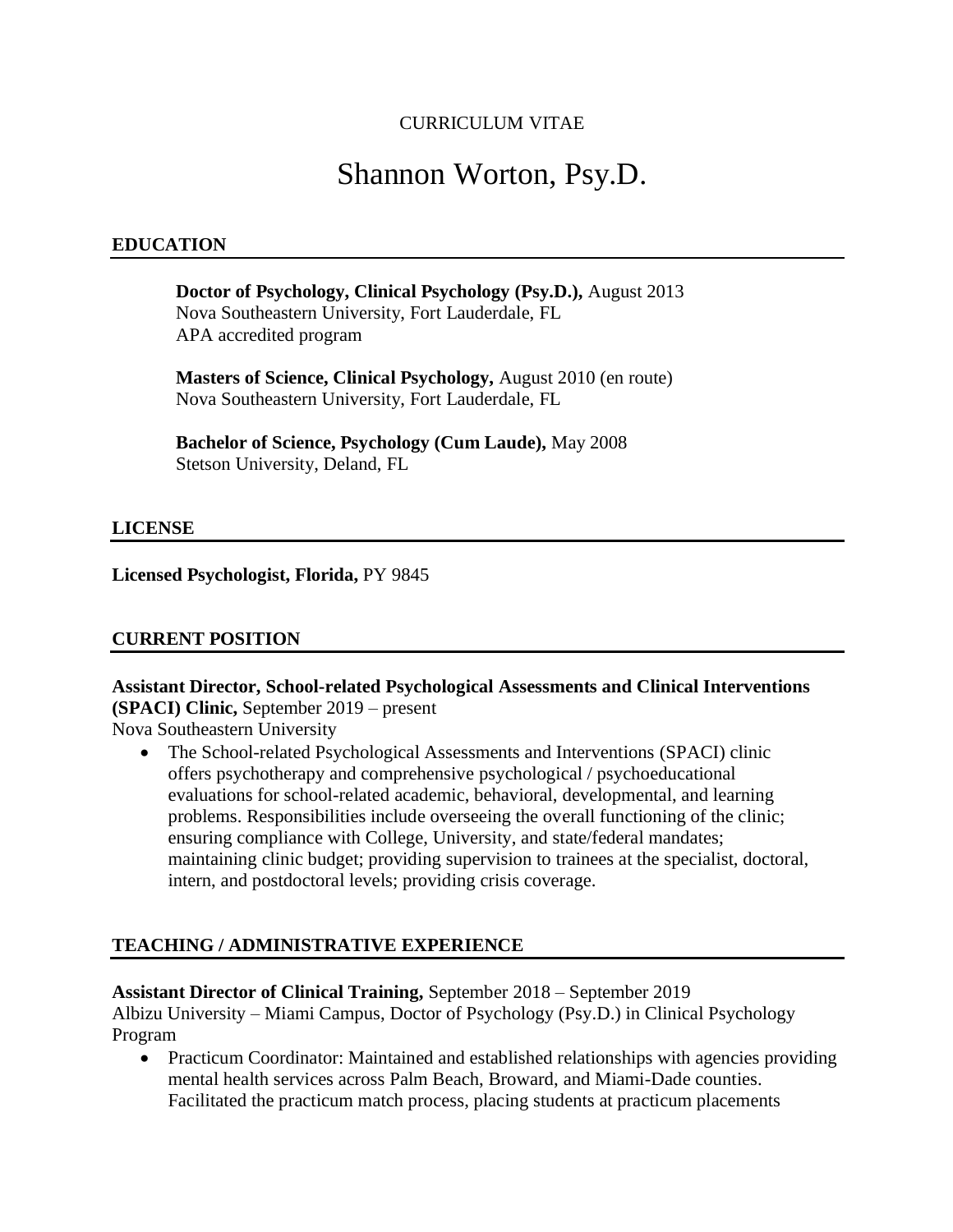(approximately 70 student enrolled in practicum each semester). Developed and maintained evaluation system of student clinical competency (i.e., rating scale assessing each of the benchmarks supporting readiness for practicum / internship); developed and maintained evaluation system for site supervisors and site placement, affording students the opportunity to provide feedback on supervision and practicum sites as a whole.

- Provided secondary supervision to Psy.D. students placed at external practicum sites.
- Administrative responsibilities: Assisted with self-studies (i.e., APA and Middle States); curriculum development; facilitated student appeal processes; revised / updated clinical competency exams.
- Established the Albizu University Global Health Experience, a study-abroad clinical experience for Psy.D. students to provide clinical, program, and outreach services internationally at Clinica de Familia La Romana in La Romana, Dominican Republic. Services included direct patient care (i.e., individual psychotherapy with children, adolescents, and adults), research to facilitate program development (e.g., data collection and program evaluation to determine efficacy of services provided), and outreach to the community focused primarily on HIV, STI, and pregnancy prevention. Maintained working relationship with Clinic to select / interview students for placement. Worked with Clinic and University to secure student care while enrolled in the Global Health Experience (e.g., housing, supervision). Facilitated a once a week telesupervision with each student enrolled in Global Health Experience.
- Co-advisor of the Child Psychology Concentration Association; worked with student leaders in implementing community and campus-based activities, including: the annual Autism Speaks Walk, Out of Darkness Walk, and Alzheimer's Awareness Walk; facilitated philanthropic activities, including Thanksgiving food drive, holiday toy drive, clothes drive, and back-to-school supplies drive, all of the donations which go to local children's hospitals, shelters, or community mental health centers.
- Chaired Doctoral Projects, the culminating research experience for student enrolled in the Psy.D. program.
- Assistant Professor: Maintained course load, including:
	- o *Assessment of Intelligence with Lab*
	- o *Group Psychotherapy*
	- o *Human Sexuality*
	- o *Child Psychology*
	- o *Children at Risk*

### **Assistant Professor,** January 2015 – September 2018

Albizu University – Miami Campus, Doctor of Psychology (Psy.D.) in Clinical Psychology Program

- Co-advisor of the Child Psychology Concentration Association; worked with student leaders in implementing community and campus-based activities, including: the Annual Autism Speaks Walk, Out of Darkness Walk, and Alzheimer's Awareness Walk; facilitated philanthropic activities, including Thanksgiving food drive, holiday toy drive, clothes drive, and back-to-school supplies drive, for local children's hospitals, shelters, or community mental health centers.
- Chaired Doctoral Projects, the culminating research experience for students enrolled in the Psy.D. program.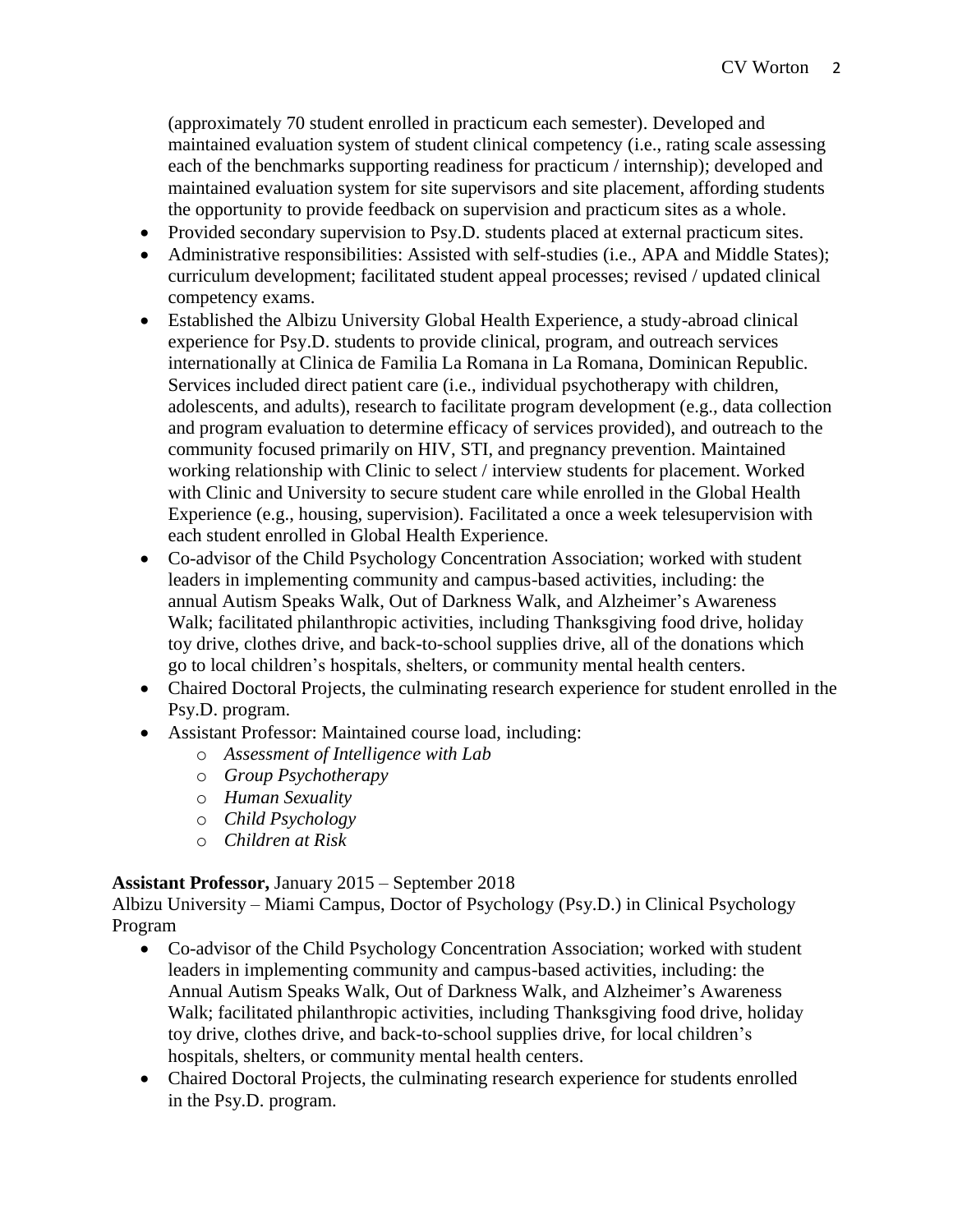- Additional responsibilities included academic mentorship, research mentorship, and proctoring of oral qualifying examinations.
- Courses taught:
	- o *Assessment of Intelligence with Lab*
	- o *Child Psychology*
	- o *Child Psychotherapy*
	- o *Children at Risk*
	- o *Group Psychotherapy*
	- o *Human Sexuality and Sex Therapy*
	- o *Life-Span and Human Development*
	- o *Marriage and Family Therapy*
	- o *Program Design*
	- o *Social Psychology*
	- o *Theories of Learning and Motivation*
	- o *Theories of Personality*

### **Adjunct Faculty,** 2018

Albizu University - Miami Campus, Master of Science (M.S.) in Speech and Language Pathology Program

- Courses taught:
	- o *Reading and Writing Disorders: Evaluation and Intervention*

### **Adjunct Faculty,** 2017 – 2018

Albizu University - Miami Campus, Bachelor of Science (B.S.) in Psychology Program

- Courses taught:
	- o *Psychology of Children*
- Responsible for creating online course utilizing Blackboard platform

### **Adjunct Faculty,** October 2013 – present

Nova Southeastern University, College of Psychology, Fort Lauderdale, FL

- Doctor of Psychology in Clinical Psychology (Psy.D.) Program, courses taught:
	- o *Assessment of Child and Adolescent Intelligence Testing Lab*
	- o *Child and Adolescent Development*
	- o *Child and Adolescent Psychopathology*
	- o *Pre-Practicum*
- Doctor of Psychology in School Psychology (Psy.D.) Program / Specialist Program in School Psychology (Psy.S.), courses taught:
	- o *Child and Adolescent Psychopathology*
	- o *Comprehensive Data-Based Assessment: Integrated Report*
	- o *Counseling Theories & Techniques*
- M.S. in Mental Health Counseling, courses taught:
	- o *Community Mental Health*
	- o *Diagnosis and Treatment of Child and Adolescent Psychopathology*
	- o *Group Theory and Practice*
	- o *Human Growth & Development*
	- o *Human Sexuality*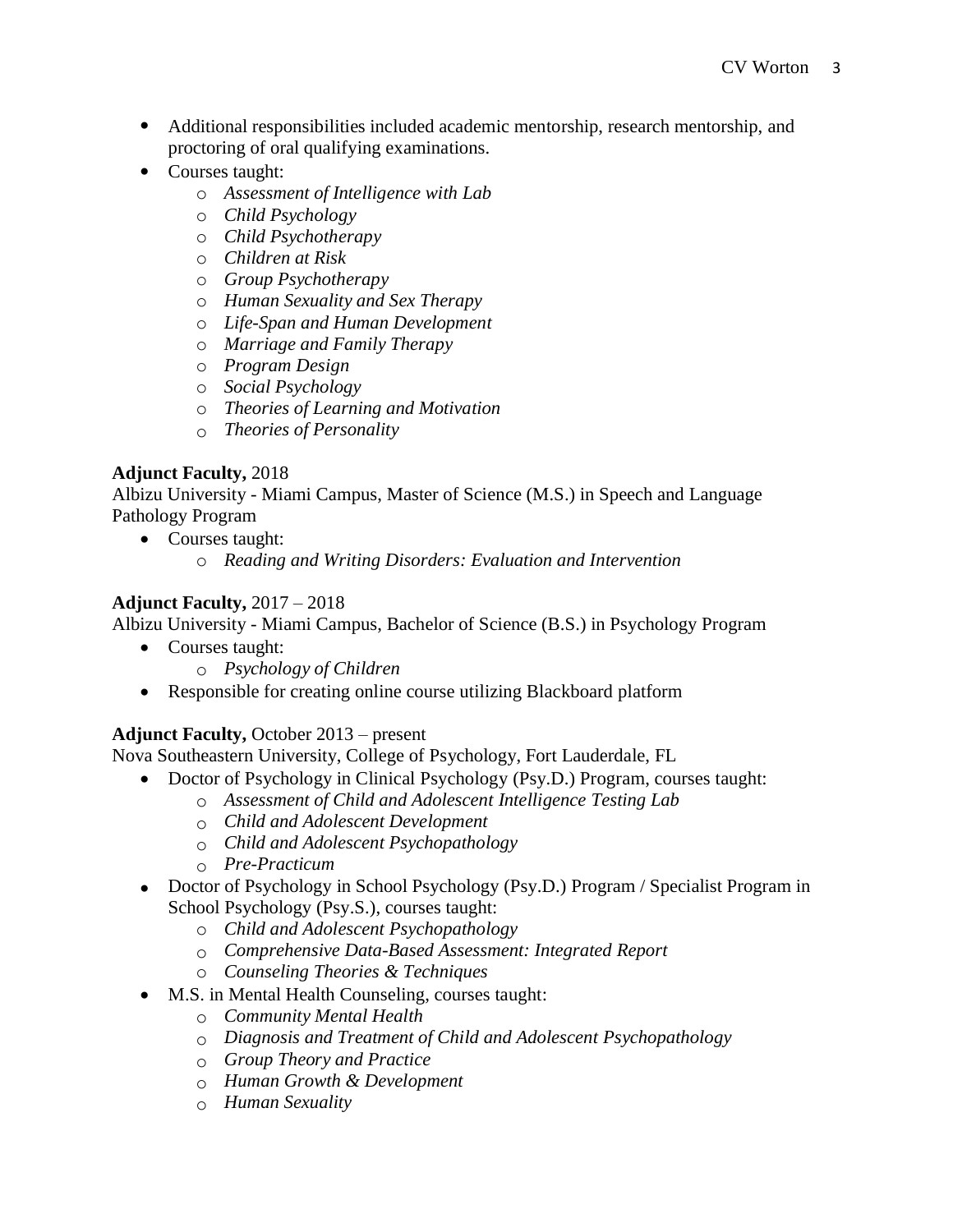- o *Psychological Testing for Individual Evaluation*
- M.S. in School Counseling, courses taught:
	- o *Contemporary Clinical Interventions*
	- o *Human Growth & Development*
	- o *Introduction to Counseling Techniques*

**Adjunct Faculty,** January 2011 – December 2014 Broward College, Fort Lauderdale, FL

- Courses taught:
	- o *Child Psychology*
	- o *General Psychology*
	- o *Human Growth and Development*

### **UNIVERSITY COMMITTEE INVOLVMENT**

### **Middle States Accreditation Self-Study Committee,** Albizu University, 2019 – 2019

*Member*

• Completed Standard V – Educational Effectiveness Assessment portion of self-study in combination with team of University faculty and staff.

#### **Internship Preparation Committee,** Albizu University, 2016 – 2019

*Co-Chair*

- Co-created and coordinated Internship Readiness program, a curriculum facilitating internship preparation and success for students
- Facilitated monthly student meetings focused on internship readiness
- Facilitated monthly faculty meetings focused on fostering student-faculty mentorship

### **Strategic Planning Steering Committee,** Albizu University, 2019

*Member*

• Served as Psy.D. faculty representative in the creation of the three-year University strategic plan. Gathered data from Psy.D. faculty reflecting needs and goals of program; presented information gathered to University Provost and President.

#### **Examination for Professional Practice in Psychology (EPPP) Readiness Committee,** Albizu University, 2017

*Member* 

• Collaborated with University Provost on initiatives to support alumni's successful completion of the EPPP. Developed alumni survey to gather data on perceived EPPP readiness and success following graduation. Disseminated survey; collected and analyzed data. Developed plan of action based on information obtained to strengthen EPPP readiness among alumni.

### **Syllabi Committee,** Albizu University, 2015 – 2019

*Co-Chair* 

• Responsible for reviewing faculty syllabi to ensure compliance with Standards of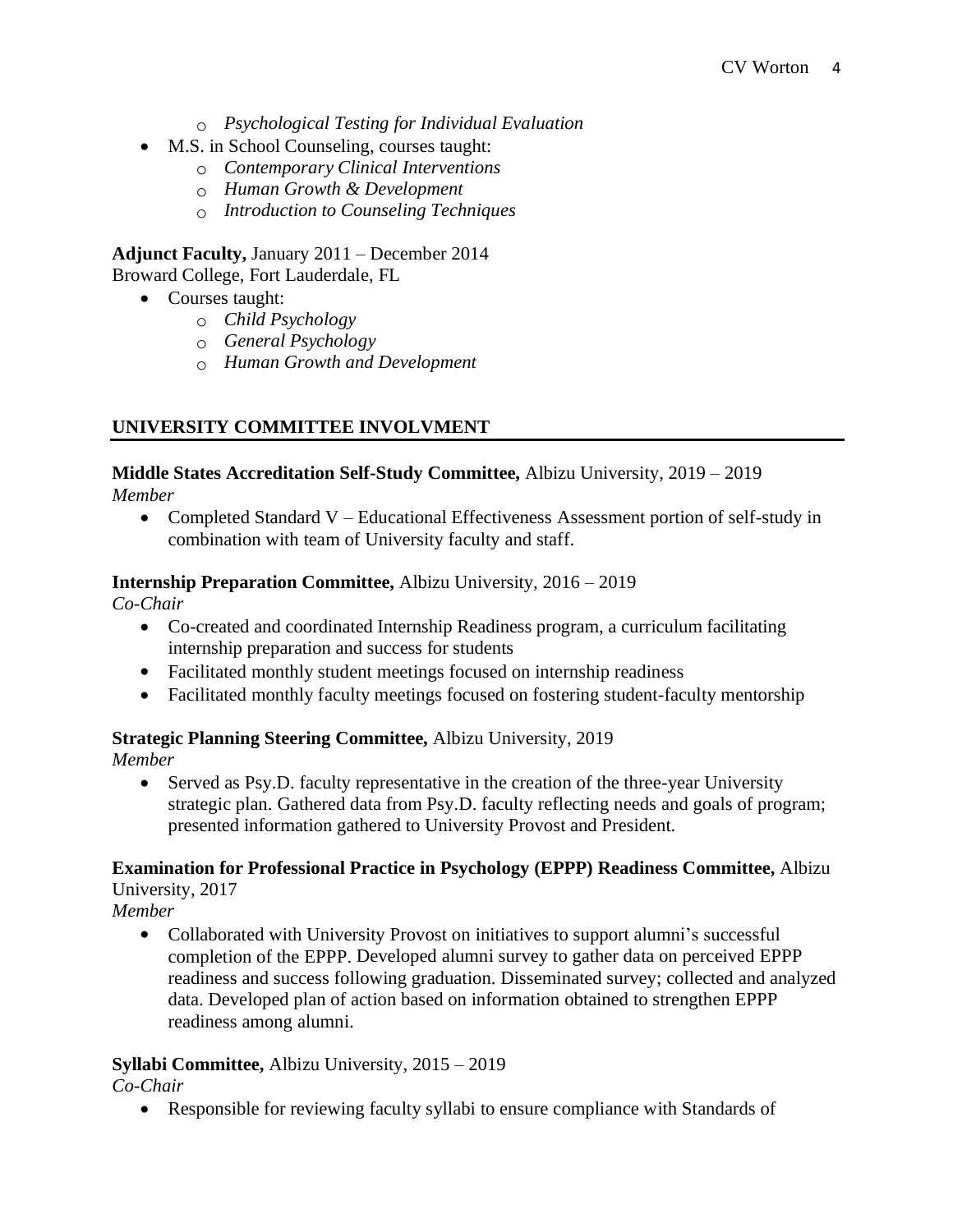Accreditation for Health Service Psychology (SoA); assisted faculty in the development of course objectives and competencies.

#### **First Student Research Symposium Planning Committee,** Albizu University, 2015-2016 *Member*

- Collaborated in designing and implementing the first annual Student Research Symposium
- Worked with team to review and evaluate all abstracts submitted to research symposium
- Coordinated national and local keynote speakers

**Health and Wellness Committee,** Counseling and Psychological Services, Florida International University, August 2012 - August 2013 *Member*

• Collaborated on integrating resources, workshops, and events related to health and wellness into the Counseling and Psychological Services Center

**Appeals Committee,** Center for Psychological Studies, Nova Southeastern University, January 2011 - August 2012

*Student Member*

• Served as student representative to the Center for Psychological Studies' Appeals Committee. Duties included reviewing appeal requests from students and providing feedback to committee.

**Dean's Leadership Committee,** Center for Psychological Studies, Nova Southeastern University, August 2009 – July 2011 *Ambassador*

- Served as student liaison between administration and student body
- Mentored incoming doctoral students in clinical psychology
- Facilitated team building exercises at student orientation

### **CLINICAL EXPERIENCE**

### **Nova Southeastern University, The Institute for the Study of Human Services, Health and Justice,** Fort Lauderdale, FL, September 2013 – August 2014

*Psychology Post-Doctoral Resident*

- Post-Doctoral Resident in the School-related Psychological Assessments and Clinical Interventions (SPACI) Clinic & Suicide and Violence Prevention Office
- Conducted psychoeducational evaluations for children, adolescents, and young adults; prepared psychoeducational reports
- Coordinated weekly didactic series for SPACI practicum students
- Supervised psychology interns and practicum students
- Conducted university-wide workshops and presentations on suicide and violence prevention
- Wrote grant proposals to fund research efforts focused on enhancing psychology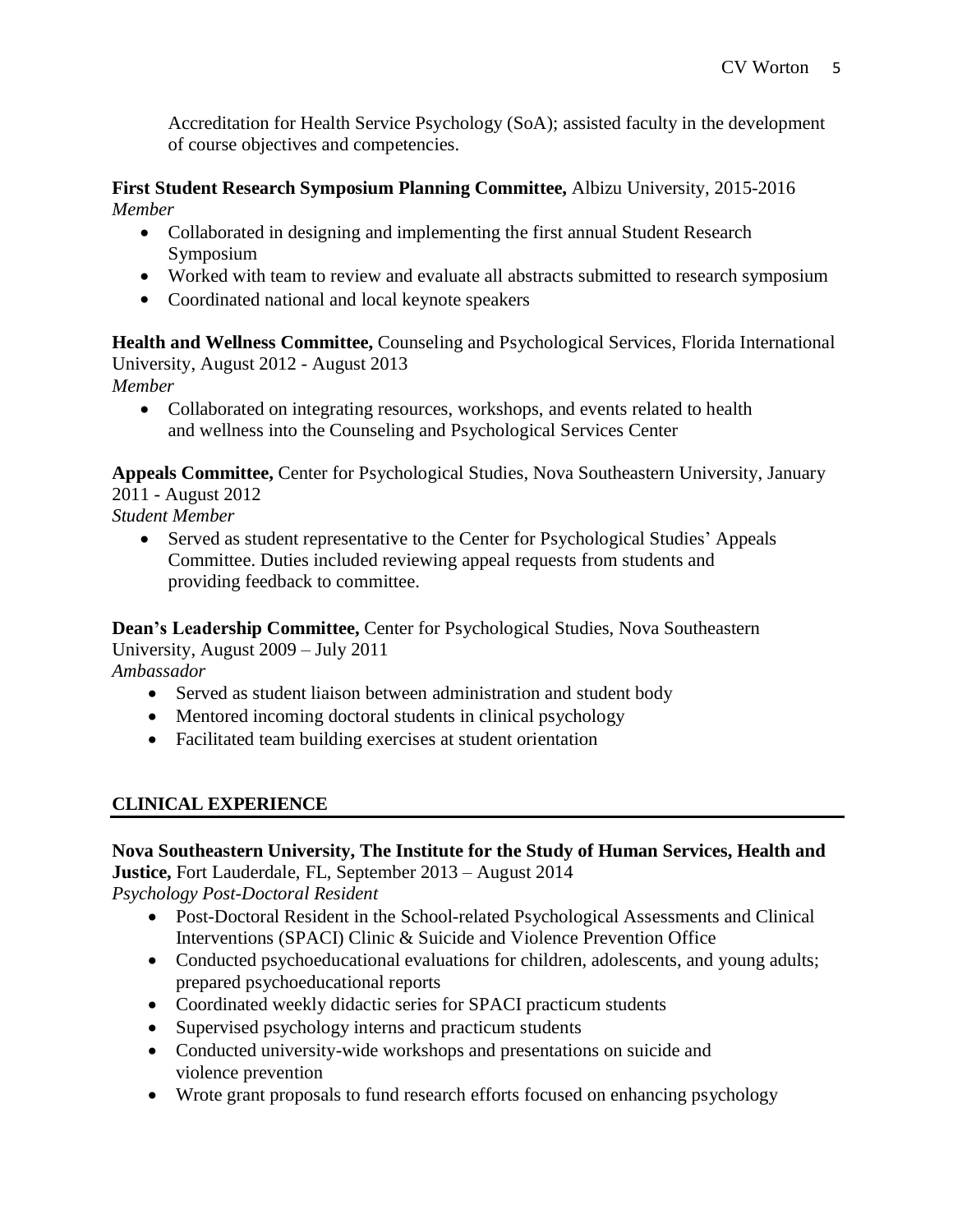graduate students competence in conducting suicide assessments

- Co-created quarterly newsletter focused on the dissemination of information related to suicide and violence prevention
- Engaged in research project focused on the use of simulated patients to support psychology graduate training

Supervisors: Ralph E. (Gene) Cash, Ph.D., ABPP; Douglas Flemons, Ph.D.; Scott Poland, Ed.D.

#### **Florida International University, Counseling and Psychological Services (APA-Accredited Internship Program)**, Miami, FL, August 2012 – August 2013

*Psychology Intern*

- Conducted walk-in/triage and biopsychosocial evaluations; prepared biopsychosocial reports
- Provided individual and couples counseling within a brief therapy model
- Co-facilitated process oriented therapy group
- Responsible for weekly on-call services
- Provided crisis intervention and facilitated voluntary and involuntary hospitalizations
- Conducted neuropsychological and psychoeducational assessments and ADHD screenings; prepared neuropsychological and psychoeducational reports
- Engaged in outreach, including developing and presenting individual outreach presentations, as well as coordinating large scale, campus-wide mental health awareness events (e.g., Drug and Alcohol Awareness Week, Depression Screening Week, and Mental Health Awareness Week)
- Created a specialty project focused on the LGBTQ community; developed outreach events during Pride Week
- Coordinated the Peer Educators Program, a program that trains students interested in psychology to present workshops to the Florida International University community
- Served as a liaison between the Residence Halls and Counseling and Psychological Services
- Provided supervision to psychology graduate student
- Participated in the Health and Wellness committee
- Consulted with staff psychiatrists to facilitate client care.
- Maintained all appropriate clinical documentation using Titanium system

Supervisors: Lilian Odera, Ph.D.; Carlos Gomez, Ph.D.

#### **Florida Atlantic University, Student Counseling Center**, Fort Lauderdale, FL, August 2010 – November 2011

*Psychology Trainee*

- Conducted triage sessions and biopsychosocial evaluations as well as prepared biopsychosocial reports
- Provided individual and couples counseling within a 12-session model
- Provided crisis intervention and facilitated voluntary and involuntary hospitalizations
- Utilized psychodiagnostic assessment measures
- Developed and presented campus outreach presentations
- Engaged in psychiatric consultation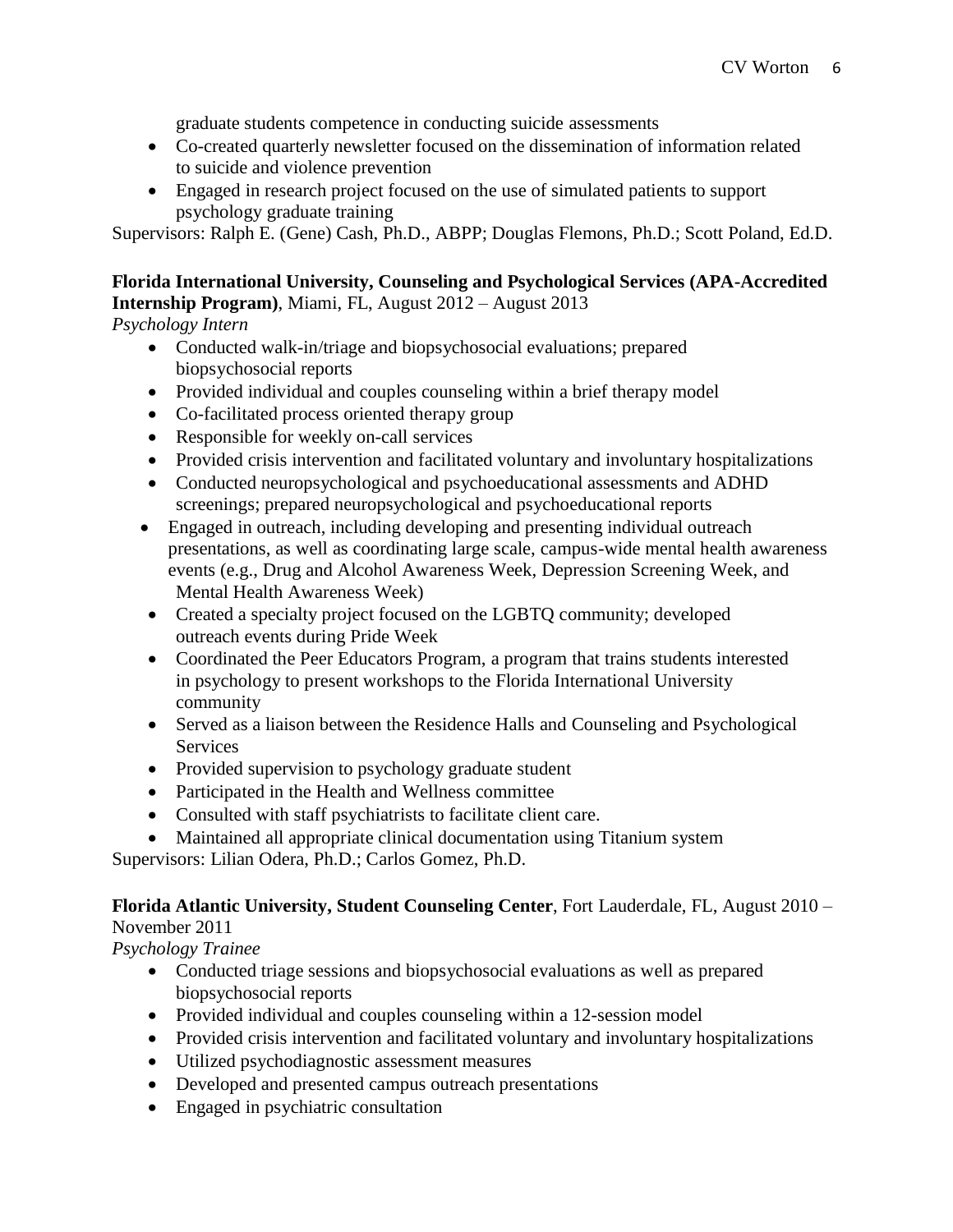- Maintained all appropriate clinical documentation using Titanium system
- Trained ally through Safe Zone Program

Supervisors: Victoria Dodman, Psy.D.; William Dorfman, Ph.D.

**Center for Group Counseling,** Boca Raton, FL, August 2009 – August 2010

*Psychology Trainee*

- Conducted biopsychosocial evaluations and prepared biopsychosocial reports
- Provided individual and family psychotherapy to individuals ranging in age from early childhood to late adulthood
- Utilized psychodiagnostic assessment measures
- Co-facilitated weekly adult counseling/process group utilizing a clientcentered orientation
- Co-facilitated weekly support group at an assisted living/rehabilitation center specializing in validation therapy for adults with Alzheimer's disease
- Co-facilitated the child portion of a weekly parent-child group, targeting children with a variety of behavioral and emotional disorders; developed weekly activities utilized during groups
- Created and implemented a series of three, weekly, conflict-resolution groups at a Palm Beach County public elementary school
- Attended weekly case conference meetings and didactic trainings

Supervisors: Holly Katz, Ph.D.; Stephen Russo, Ph.D.

**Center for Group Counseling,** Boca Raton, FL, August 2010 – December 2010 *Volunteer*

• Co-facilitated weekly conflict-resolution groups at a Palm Beach County public elementary school

Supervisor: Cindy Silverman, Psy.D.

**Mailman Segal Institute for Early Childhood Studies,** Early Reading First Grant, Fort Lauderdale, FL, October 2008 – October 2010

*Assessor*

- Administered and scored assessments of preschool children (including children who have been abused and neglected) to identify those at-risk for delay in literacy development
- Assessment measures administered included the Phonological Awareness Literacy Screening (PALS), Expressive One-Word Picture Vocabulary Test (EOWPVT), and Peabody Picture Vocabulary Test (PPVT)

Supervisors: Nurit Sheinberg, Ed.D.; Nathalie Franco, Ph.D.

**Connections: Families and Schools Supporting our Youth,** Center for Psychological Studies, Nova Southeastern University, Fort Lauderdale, FL, September 2008 – April 2010 *Interviewer*

• Served as an interviewer and school liaison in a collaborative research effort between Nova Southeastern University's Center for Psychological Studies, the Broward Comprehensive School Counseling project, and four low-income, Broward County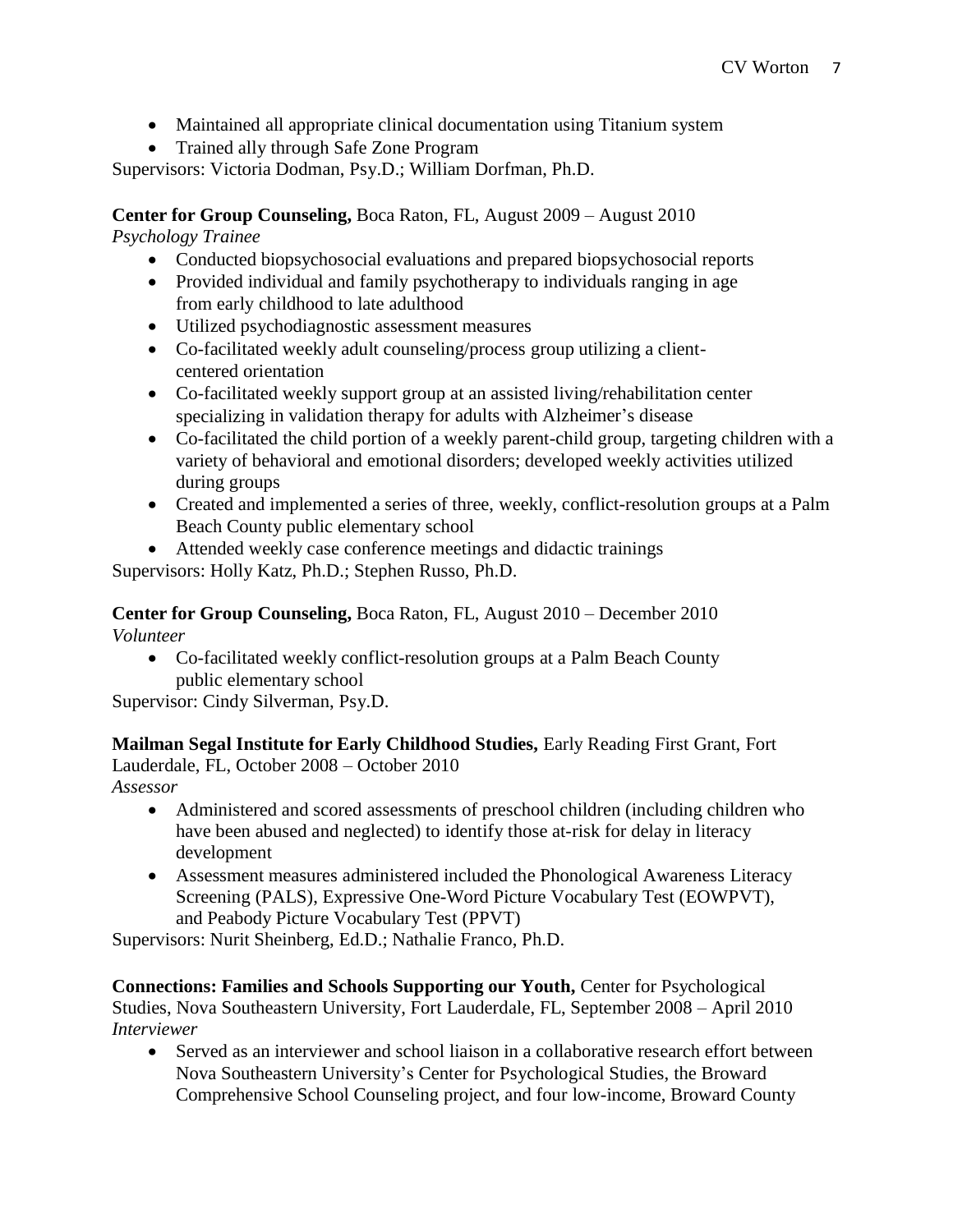elementary schools. The goal of the project was to enhance the quality-of-life of lowincome, ethnic minority children living in Broward County by developing and evaluating a pilot program to increase family and school support.

- Conducted child and parent qualitative interviews
- Administered parent, child, and teacher assessment measures, including the Child Behavior Check List (CBCL), Teacher Report Form (TRF), Family Adaptability and Cohesion Scales (FACES-II), Child Report of Parental Behavior Inventory (CRPBI), Inventory of Parent and Peer Attachment (IPPA), Parent-Child Conflict Tactics Scale, Child Coping Strategies Checklist (CCSC), and Language, Identity, and Behavior Scale (LIB)
- Assisted with scoring and data entry of assessment measures

Supervisors: Diana Formoso, Ph.D.; Mercedes B. ter Maat, Ph.D., LPC, ATR-BC

### **ADDITIONAL WORK EXPERIENCE**

**Co-Coordinator of Continuing Education and Special Projects,** January 2009 – May 2012 *Center for Psychological Studies, Nova Southeastern University,* Fort Lauderdale, FL

- Assisted with program development at the Center for Psychological Studies (CPS) and broader Nova Southeastern University Community
- Worked collaboratively to coordinate continuing education (CE) workshops and other presentations sponsored by CPS

o Obtained and organized workshop information from presenters, organized logistics of CE events, designed and distributed informational materials for the events, researched topics within various domains of psychology to identify CE topics

- Conducted research and created documents to assist in the development and enhancement of the various degree programs at CPS
- Participated in the research and development of the program proposal documents for the proposed (and now active) Psy.D. in School Psychology degree
- Assisted supervisor with duties associated with national and state association leadership positions (e.g., state credentialing, licensure, program evaluation)
- Contributed to planning of the Children's Services Fund, Inc., (CSFI) silent auction at the Florida Association of School Psychologists (FASP) annual conference
- Coordinated annual nominations for NSU's Student Life Achievement Awards
- Coordinated center-wide activities surrounding university events (e.g., NSU's Student Life Achievement awareds, Black History Month)

Supervisor: Sarah Valley-Gray, Psy.D.

### **RESEARCH EXPERIENCE**

**Primary Investigator,** May 2017 – September 2019

*Fostering Self-Care among Psychology Graduate Students* Doctor of Psychology (Psy.D.) in Clinical Psychology Program, Carlos Albizu University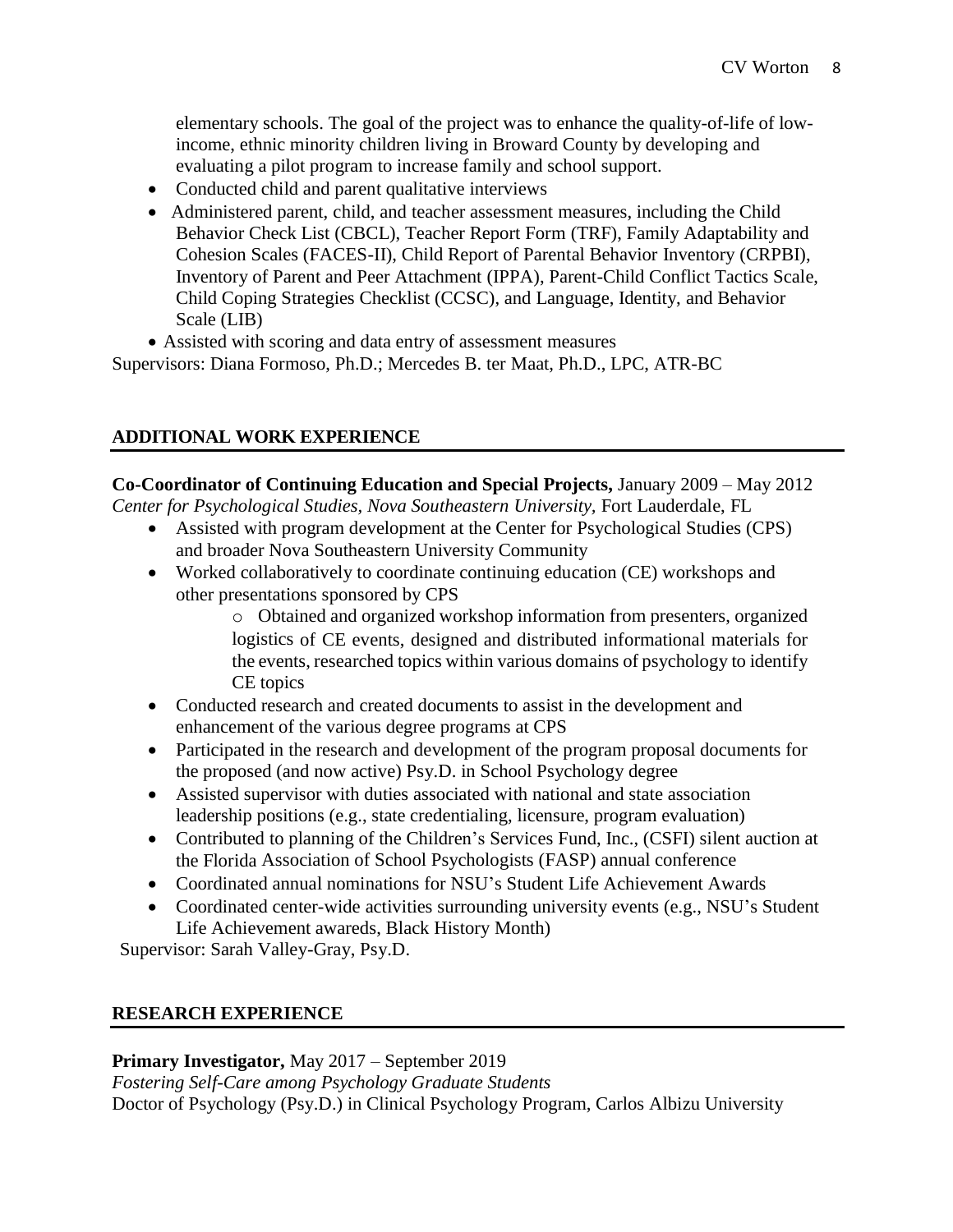• Collaboratively designed research study aimed at identifying graduate students' selfcare practices and barriers to self-care; a primary aim is to develop best practices for training programs with regards to facilitating and supporting self-care among graduate psychology students

### **Co-Investigator,** November 2009 - 2018

*Standardized Patients Assessment, Research and Collaboration (SPARC)* Center for Psychological Studies, Nova Southeastern University

- Collaboratively designed research study aimed at investigating the use of standardized patients in graduate training in clinical psychology
- Collaboratively designed objective measure (Skills in Psychological Interviewing: Clinical Evaluation Scales [SPICES]) used to assess students' competency with regard to counseling skills (particularly during their interactions with standardized patients)
- Assisted with rating students' interactions with standardized patients using the designed measure, with the goal of assessing the reliability and validity of the measure
- Presented research at state and national conferences

### **Co-Investigator,** October 2008 - June 2011

### *Capstone Research Project*

Center for Psychological Studies, Nova Southeastern University

Title: *Impact of Locus of Control and Locus of Responsibility on Obsessive-Compulsive Symptoms*

- Designed research study aimed at investigating the mediating and moderating variables in Obsessive-Compulsive Disorder
- Worked collaboratively with the University of Miami
- Prepared materials for IRB submission
- Co-wrote grant proposal and was awarded \$10,000 President's Grant through Nova Southeastern University to fund research
- Performed literature searches and prepared reviews
- Implemented research design and engaged in data analysis using SPSS
- Presented research at national and international conferences

Supervisors: Craig Marker, Ph.D. & Shannon Ray, Ph.D., LMHC, NCC, CCMHC

### **Primary Investigator,** August 2009 - February 2011

*Investigating Learning Styles Among Graduate Students in Psychology*

Center for Psychological Studies, Nova Southeastern University

- Co-designed study investigating the learning styles of first year graduate students in psychology and the implications their learning style has on their training experience
- Worked collaboratively with the College of Osteopathic Medicine, Nova Southeastern University
- Assisted with conducting literature review
- Initiated IRB approval
- Performed data analysis
- Presented research at state and national conferences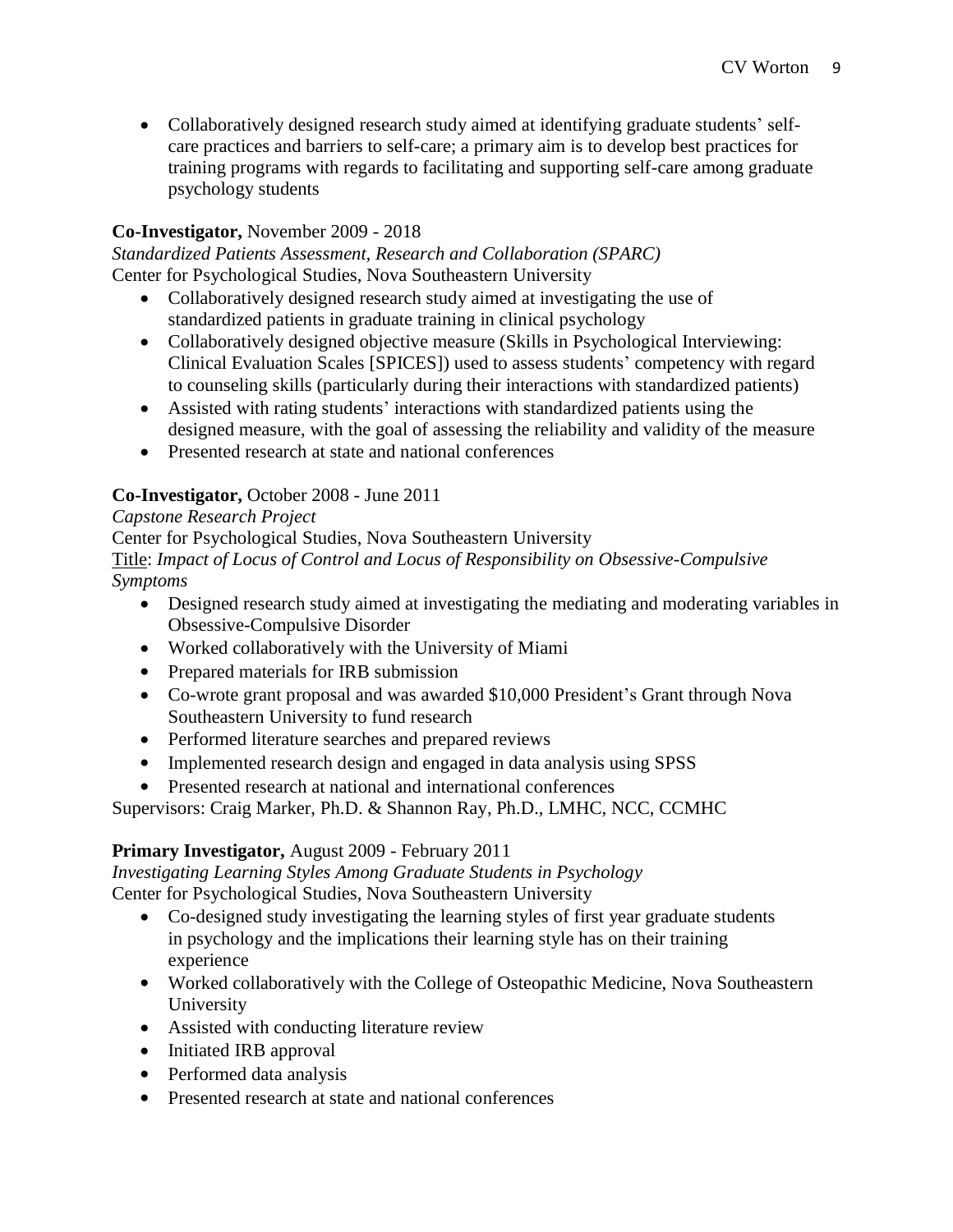Supervisor: Sarah Valley-Gray, Psy.D.

#### **Graduate Research Assistant,** May 2009 – August 2009

*Emergent Literacy Research Group* Center for Psychological Studies, Nova Southeastern University • Assisted with data review and coding Supervisors: Jessica Garcia, Ph.D. & Sarah Valley-Gray, Psy.D.

#### **Primary Investigator,** January 2007 – May 2008

*Capstone Research Project* Stetson University Title: *Effects of Mood Induction on Problem-Solving for Individuals with Different Levels of Emotional Intelligence*

- Designed study investigating the effect of mood on problem-solving skills for individuals with high and low levels of emotional intelligence
- Conducted literature review
- Implemented research design
- Collected and coded data
- Conducted statistical analyses using SPSS
- Presented research at national conference

Supervisor: Richard Medlin, Ph.D.

### **GRANT FUNDING**

| 2019 | Health Resources and Services Administration (HRSA-19-002). Graduate<br>Psychology Education (GPE) Program.                                                            |
|------|------------------------------------------------------------------------------------------------------------------------------------------------------------------------|
| 2009 | President's Faculty Research and Development Grant - \$10,000, Nova<br>Southeastern University. Mediating and moderating factors of obsessive-<br>compulsive disorder. |

### **PUBLICATIONS**

- Cash, R.E., Valley-Gray, S., Newman, A., & **Worton, S.** (in progress). Treatment of major depressive disorder and persistent depressive disorder. In. L. Theodore (Ed.). *Desk reference in school psychology*. New York, NY: Springer Publishing Company, LLC.
- Cash, R.E., **Worton, S.**, & Valley-Gray, S. (2017). Persistent depressive disorder. In L. Theodore (Ed.), *The handbook of applied interventions for children and adolescents*. New York, NY: Springer Publishing Company, LLC.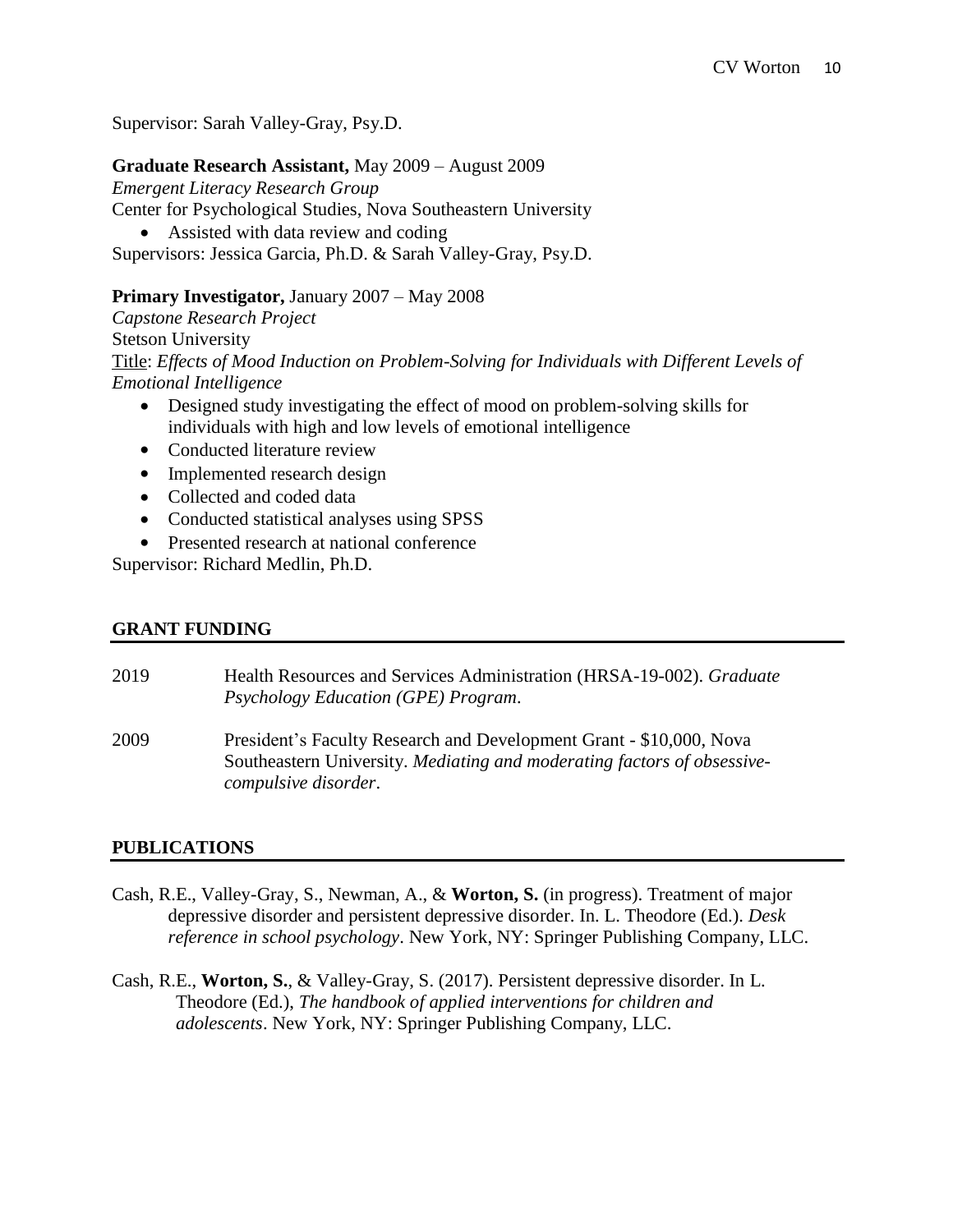#### **PAPER PRESENTATIONS**

- Badino, A., Luna DeLaurier, Y., & **Worton, S.** (2018, February). *Mental health trainees' primal challenge: Self-care*. Paper presented at the NASP 2018 Annual Convention, Chicago, IL.
- Beck, A., Bigay, F., Newman, A., Guy, S., Valley-Gray, S., Cash, G., & **Worton, S**. (2018, February). *SPICE(S) Up Your Life: Evaluating Interviewing Skills Objectively*. Paper presented at the NASP 2018 Annual Convention, Chicago, IL.
- Beck, A., **Worton, S.**, Newman, A., Guy, S., Valley-Gray, S., & Cash R.E. (2018, February). *Putting SPARC in your career: Using simulated students in practice*. Paper presented at the Trainers of School Psychologists Annual 2018 Conference, Chicago, IL.
- Oshiro, R., **Worton, S.**, & Luna DeLaurier, Y. (2018, February). *Adjusting to childhood trauma: What families can do*. Paper presented at the NASP 2018 Annual Convention, Chicago, IL.
- Gacita, K., **Worton, S.**, & Luna DeLaurier, Y. (2017). *Experiencing trauma: Implication for youth with a cognitive or intellectual disability*. Paper presented at the Charleston Child Trauma Conference, Charleston, SC.
- Worton, S., Newman, A., Valley-Gray, S., & Cash, G. (2016, May). *Treatment of childhood persistent depressive disorder: An evidence-based approach*. Paper presented at the Athens Institute for Education and Research, 10<sup>th</sup> Annual International Conference on Psychology, Athens, Greece.
- Newman, A., **Worton, S.**, Valley-Gray, S., & Cash, G. (2015, September). *Persistent depressive disorder: Evidence-based interventions for children and adolescents*. Paper presented at the Ninth World Congress on the Promotion of Mental Health & the Prevention of Mental & Behavioural Disorders, Columbia, SC.
- Newman, A., **Worton, S.**, Valley-Gray, S., & Cash, G. (2014, November). *Applying interpersonal psychotherapy for adolescents to persistent depressive disorder.* Paper presented at the Florida Association of School Psychologists' 2014 Annual Conference, Sarasota, FL.
- **Worton, S.**, Newman, A., Valley-Gray, S., & Cash, G. (2014, November). *Applying cognitive behavior therapy to persistent depressive disorder*. Paper presented at the Florida Association of School Psychologists' 2014 Annual Conference, Sarasota, FL.
- Williams, T.S., **Worton, S.**, Camejo, S., & Valley-Gray, S. (2011, March). *Preparing children for school-based mental health services*. Paper presented at the National Association of School Psychologists' 2011 Annual Conference, San Francisco, CA.

Williams, T.S., **Worton, S.**, Camejo, S., & Valley-Gray, S. (2010, November). *Working with*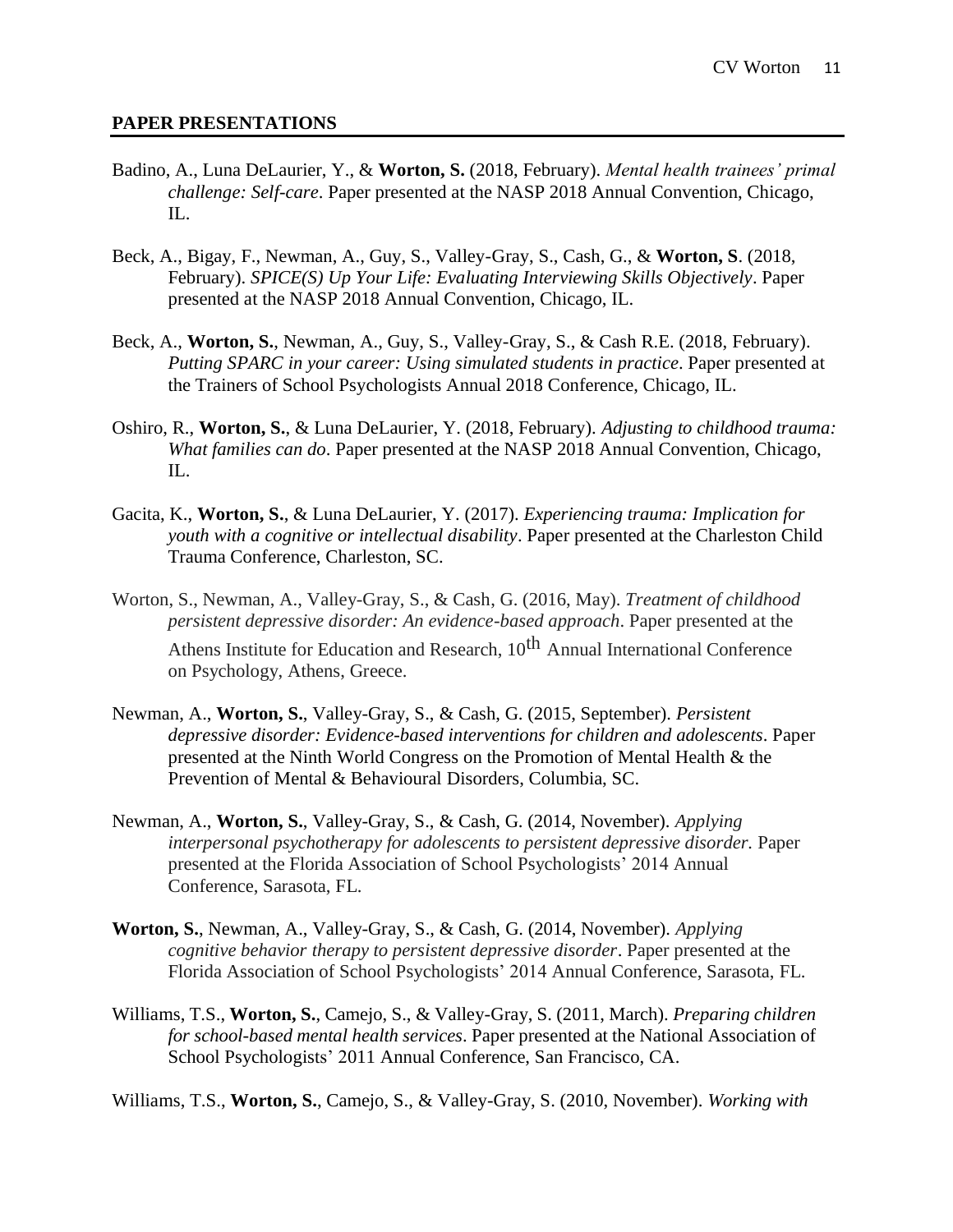*Caribbean immigrants to increase mental health service utilization*. Paper presented at Florida Association of School Psychologists' Annual Conference, Miami, FL.

- Williams, T.S., Camejo, S., **Worton, S.**, & Valley-Gray, S. (2010, June). *"Mad? My child eh mad!" Confronting stigma, misconceptions about therapy, and caregivers' self-blame*. Paper presented at Department of Psychiatry, University of the West Indies, Trinidad and Tobago.
- Williams, T. S., Camejo, S., & **Worton, S.** (2010, April). *Preparing children and their caregivers for therapy*. Paper presented at Linking Forces XVI, Miami, FL.
- **Worton, S.,** & Medlin, R. (2010, February). *Effects of mood induction and emotional intelligence on problem-solving*. Paper presented at National Association of School Psychologists' 2010 Annual Conference, Chicago, IL.
- **Worton, S.**, Brockman, A., Camejo, S., Mackelprang, J., Williams, T., & Valley-Gray, S. (2009, October). *Stimulating interest in school psychology: A handbook for undergraduate students.* Paper presented at Florida Association of School

Psychologists' 36<sup>th</sup> Annual Conference, St. Petersburg, FL.

#### **POSTER PRESENTATIONS**

- Maresco, A., **Worton, S.**, & Rodriguez, M. (2020, February). *Alzheimer's disease and cognitive functioning: The effects of music therapy*. Poster to be presented at the International Neuropsychological Society 2020 Annual Meeting, Denver, CO.
- Gacita, K., Morello, A., Luna, Y., & **Worton, S.** (2018, June). *Alternatives for ABA: An overview for treatment implications within autism spectrum disorder*. Poster presented at the Journal of Clinical Child and Adolescent Psychology (JCCAP) Future Directions Forum, Washington, D.C.
- Morello, A., Gacita, K., **Worton, S.**, & Luna, L. (2018, June). *Symptomatology in children and adolescents presenting with co-occurring autism and gender dysphoria*. Poster presented at the Journal of Clinical Child and Adolescent Psychology (JCCAP) Future Directions Forum, Washington, D.C.
- Borgan, C., Rodriguez, M., Sanchez, N., & **Worton, S.** (2018, March). *Best practices for treatment of post-traumatic stress disorder and persistent depressive disorder.* Poster presented at the 3<sup>rd</sup> Annual South Florida Student Research Symposium in Doral, FL.
- Yukawa, J., Borgan, C., Ruiz, N., Luna, Y., & **Worton, S.** (2017, October). Vicarious trauma: A look into the experiences of graduate psychology students. Poster presented at the 2nd Annual Charleston Child Trauma Conference, Charleston, SC.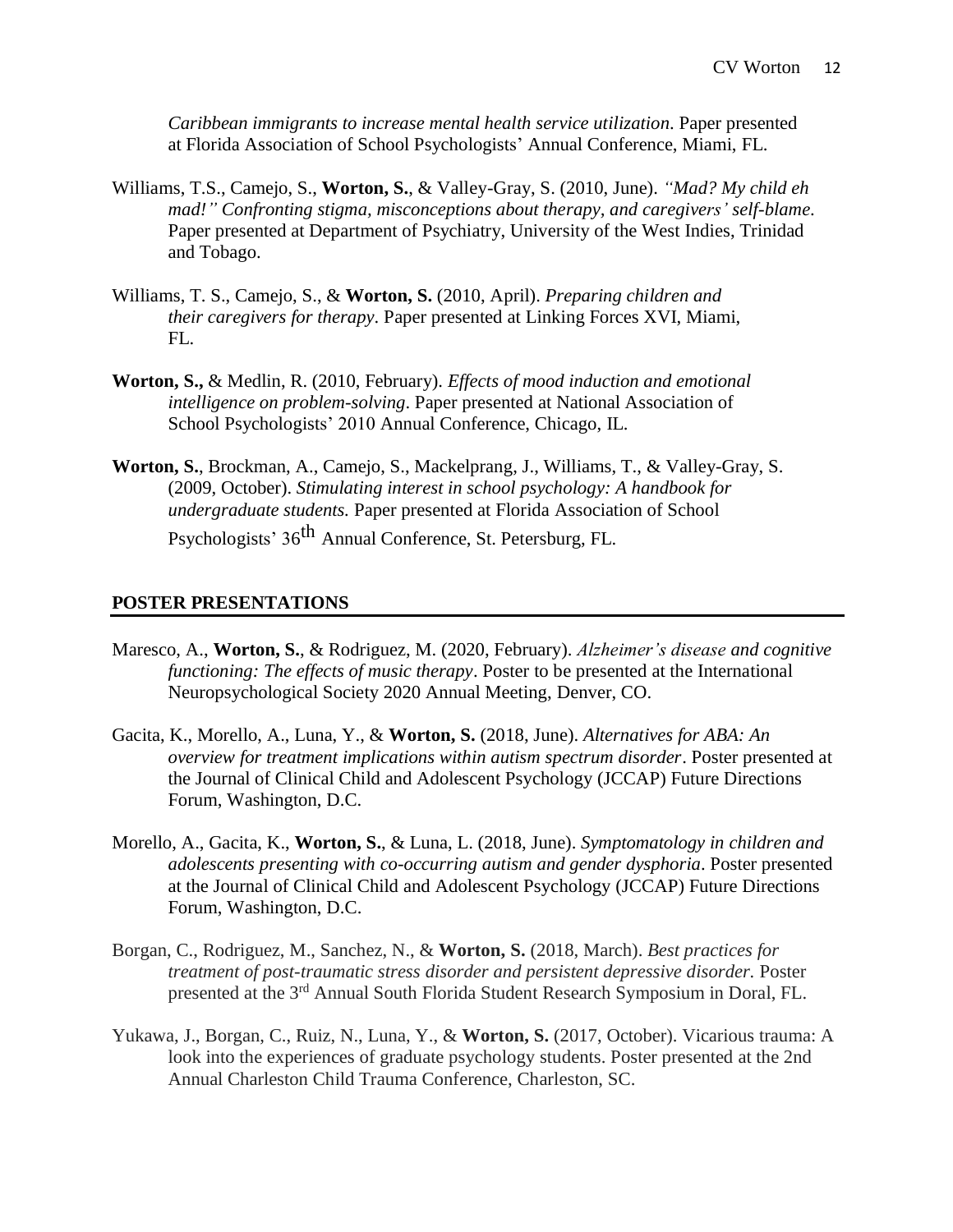- Rodriguez, M., Borgan, C., Ruiz, N., & Worton, S. (2018, March). Self care. Best practices and benefits for *clinical psychology graduate students*. Poster presented at the 3<sup>rd</sup> Annual South Florida Student Research Symposium in Doral, FL.
- Yukawa, J., Borgan, C., Ruiz, N., Luna, Y., & **Worton, S.** (2017, March). *Vicarious trauma: A look into the experiences of graduate psychology students*. Poster presented at the 2<sup>nd</sup> Annual South Florida Student Research Symposium in Doral, FL.
- Perez, K., **Worton, S.**, & Behbahani, S. (2017, November). *Can dogs help teachers and students in the classroom?* Poster presented at the Florida Association of School Psychologists annual conference, Daytona, FL.
- Perez, K., **Ortega, A.,** Worton, S., & Behbahani, S. (2017, November). *Animal Assisted Therapy: Can Dogs Help Teachers and Students in the Classroom?* Poster to be presented at the Florida Association of School Psychologists 44<sup>th</sup> annual conference, Daytona Beach, FL.
- Perez, K., Benitez, O., **Ortega, A.,** Worton, S. (2017, August). *Animal-Assisted Therapy as an Aid for Cancer Patients.* Poster presented at the American Psychological Association 125<sup>th</sup> annual convention, Society for Health Psychology Division. Washington, D.C.
- Atiles Tejeda, I. N., **Worton, S.,** & Feuerman, K. (2017, October). *Multicultural perspectives on the psychological and social outcomes of females exposed to sexual victimization*. Poster to be presented at the 10<sup>th</sup> European Congress on Violence in Clinical Psychiatry, Dublin, Ireland.
- Oshiro, R., & **Worton, S.** (2017, October). *Treatment implications for youth diagnosed with co- occurring post traumatic stress disorder and persistent depressive disorder.* Poster to be presented at the Charleston Child Trauma Conference, Charleston, SC.
- Atiles Tejeda, I. N., **Worton, S.,** & Feuerman, K. (2017, September). *A literature review on the psychological and social outcomes of females exposed to sexual victimization*. Poster to be presented at the 2017 National Conference on Health and Domestic Violence, San Francisco, CA.
- Bruscantini, L., Novas, L., Luna, Y., & **Worton, S.** (2017, August). *Utilizing parents to increase positive mental health care outcomes amongst Hispanic youth*. Poster to be presented at the Society of Clinical Child and Adolescent Psychology (Division 53) Program at the American Psychological Association 125<sup>th</sup> Annual Convention, Washington, D.C.
- Novas, L., Bruscantini, L., **Worton, S.,** & Luna, Y. (2017, August). *Discriminating between different modalities of bullying and the development of PTSD*. Poster to be presented at the Society of Clinical Child and Adolescent Psychology (Division 53) Program at the American Psychological Association 125<sup>th</sup> Annual Convention, Washington,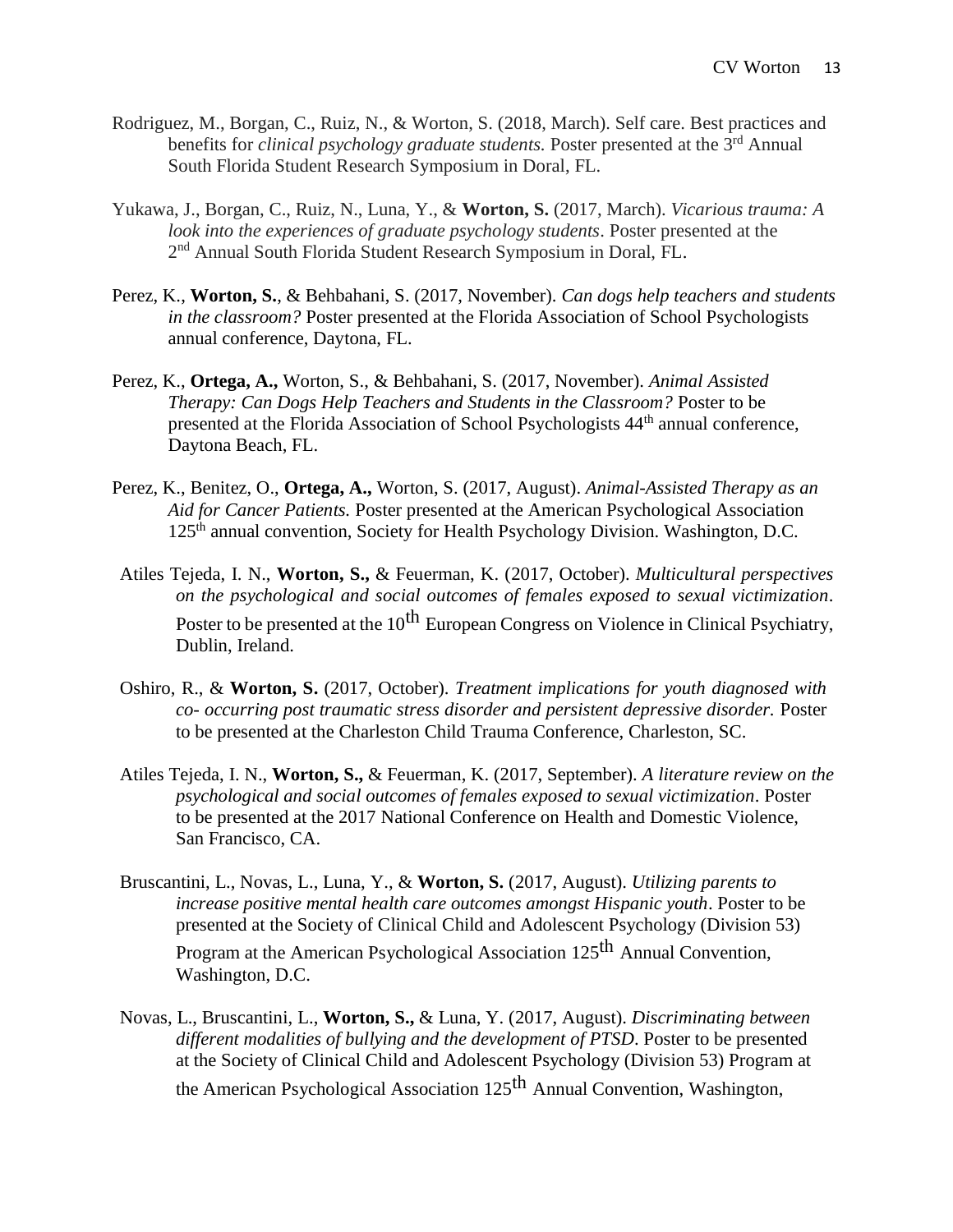D.C.

- Perez, K., Roque, O., Ortega, A., & **Worton, S.** (2017, August). *Animal assisted therapy in cancer patients: A literature review*. Poster to be presented at the American Psychological Association 125<sup>th</sup> Annual Convention, Washington, D.C.
- Bruscantini, L., Novas, L., Worton, S., & Luna, Y. (2017, June). *Youth suicide risk assessments: Should the assessor be assessed?* Poster presented at the Journal of Clinical Child and Adolescent Psychology (JCCAP) Future Directions Forum, College Park, MD.
- Gacita, K., Morello, A., Moreno, B., & **Worton, S**. (2017, February). *Best practices of personality assessment in children: An overview of evidence-based measures*. Poster presented at the Florida Mental Health Counselors Association 2017 Annual Conference, Orlando, FL.
- Yukawa, J., Alicea, I., Bruscantini, L., Gacita, K., Lowe, B., Oshiro, R., & **Worton, S.** (2017, February). The importance of self-care behaviors for first year child psychology graduate students. Poster presented at Miami International Child & Adolescent Mental Health Conference, Miami, FL.
- Oshiro, R., & **Worton, S.** (2016, November). *What do we know now? Treating Persistent Depressive Disorder among youth.* Poster presented at the Florida Association of School Psychologists 2016 Annual Conference, Palm Harbor, FL.
- Bruscantini, L., Novas, L., **Worton, S.**, & Luna, Y. (2016, March). *Assessing suicide risk among youth: The impact of graduate students' comfort level and prior training*. Poster presented at 1<sup>st</sup> Annual South Florida Student Research Symposium, Miami, FL.
- **Worton, S.**, Tilluckdharry, N.L.K., Ketterer, J., Valley-Gray, S., Palomares, R.S., Cash, R.E. (2014, February). *Skills in Psychological Interviewing: Clinical Evaluation Scales (SPICES)*. Poster presented at the 2014 Annual Meeting of the Trainers of School Psychologists, Washington, D.C.
- Camejo, S.T., Williams, T.S., **Worton, S.**, & Valley-Gray, S. (2011, February). *Empirically supported teaching practices for graduate educators.* Poster presented at the National Association of School Psychologists' 2011 Annual Conference, San Francisco, CA.
- **Worton, S.**, Camejo, S., Cantrell, C., Cannon, M., Mackelprang, J., Hamstra, J., & Valley-Gray, S. (2011, February). *Learning styles of graduate students in psychology*. Poster presented at the National Association of School Psychologists' 2011 Annual Conference, San Francisco, CA.
- Cagel, H., Camejo, S.T., Cannon, M., **Worton, S.**, Cantrell, C., Cash, G., & Valley-Gray, S. (2010, November). *Assessing therapeutic skills in graduate programs.* Poster presented at the Florida Association of School Psychologists' 2010 Annual Conference, Miami,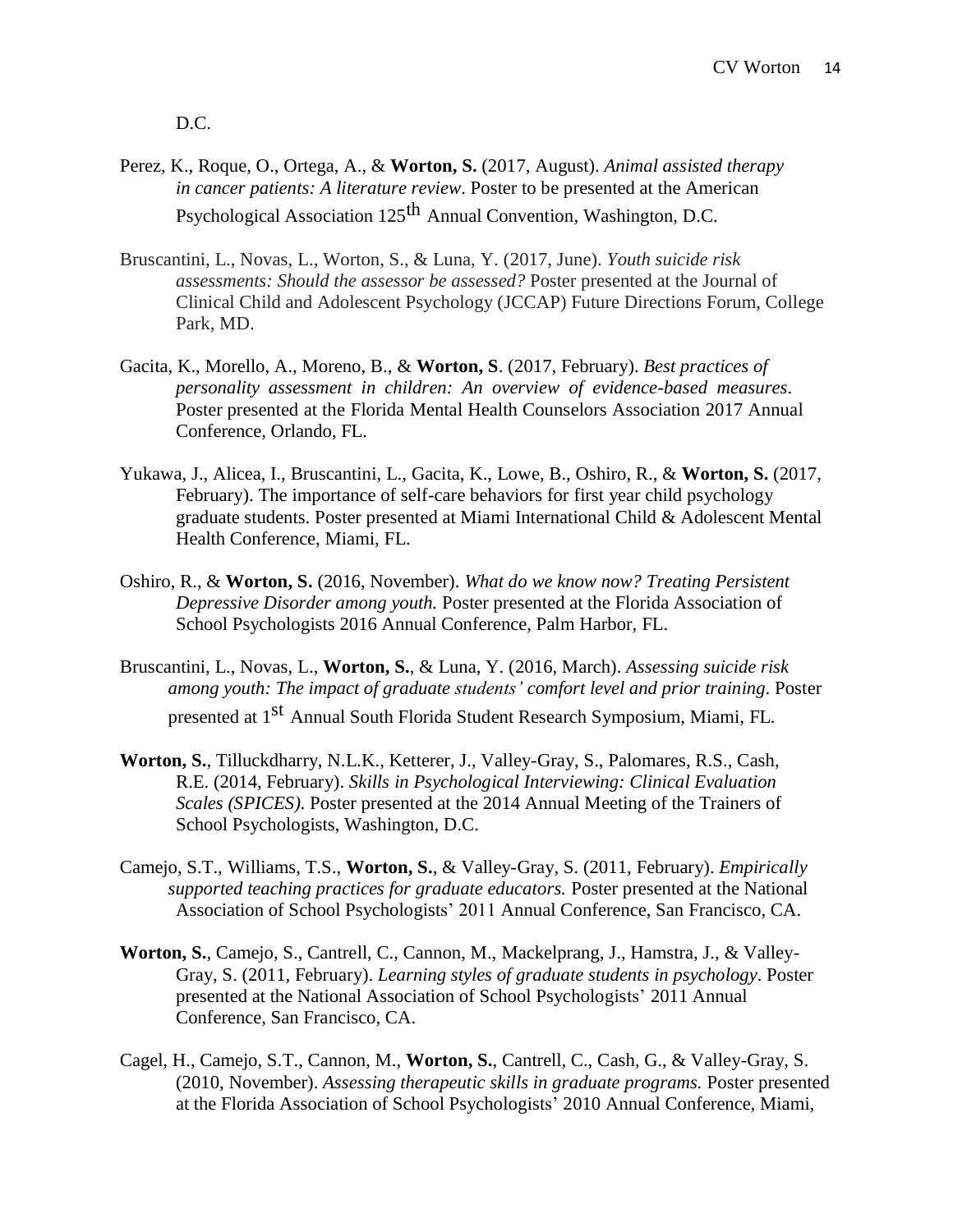FL.

- Cantrell, C., **Worton, S.**, Camejo, S., Cannon, M., Mackelprang, J., Hamstra, J., & Valley-Gray, S. (2010, November). *Utilizing the VARK (Visual, Aural, Read/Write, Kinesthetic) Questionnaire to address the learning styles of graduate psychology students*. Poster presented at the Florida Association of School Psychologists' 2010 Annual Conference, Miami, FL.
- Cohen, G. E., **Worton, S. F.**, Lutchman, S., Ramcharan, R., Simmons, A. E., Ray, S. L., Marker, C. D. (2010, June). *Family dynamics, imagination and Obsessive-Compulsive Disorder: a correlational examination of the effects of parenting on the development of Obsessive- Compulsive Disorder.* Poster presented at the 6 th World Congress of Behavioral and Cognitive Therapies: Translating Science into Practice, Boston, MA.
- Lutchman, S., **Worton, S. F.**, Ramcharan, R., Cohen, G. E., Simmons, A. E., Ray, S. L., Marker, C. D. (2010, June). *An investigation of the characteristics that influence the development and maintenance of Obsessive-Compulsive Disorder.* Poster presented at the 6<sup>th</sup> World Congress of Behavioral and Cognitive Therapies: Translating Science into Practice, Boston, MA.
- Ramcharan, R., Simmons, A. E., Lutchman, S., **Worton, S. F.**, Cohen, G. E., Ray, S. L., Marker, C. D. (2010, June). *Investigation of the role of imagination and locus of control in the generation of noxious scenarios and disgust sensitivity in individuals with Obsessive- Compulsive Disorder.* Poster presented at the 6 th World Congress of Behavioral and Cognitive Therapies: Translating Science into Practice, Boston, MA.
- **Worton, S. F.**, Lutchman, S., Simmons, A. E., Ramcharan, R., Cohen, G. E., Ray, S. L., Marker, C. D. (2010, June). *Impact of the interaction between locus of control, locus of responsibility, and desire for control on obsessive-compulsive symptoms.* Poster presented at the 6<sup>th</sup> World Congress of Behavioral and Cognitive Therapies: Translating Science into Practice, Boston, MA.
- Cohen, G. E., Lutchman, S., **Worton, S. F.**, Ramcharan, R., Simmons, A. E., Ray, S. L, Marker, C. D. (2010, May). *Obsessive-Compulsive Disorder: Too much imagination?* Poster presented at the 22<sup>nd</sup> Association for Psychological Science Annual Convention, Boston, MA.
- Camejo, S., Cannon, M., **Worton, S.**, Mackelprang, J. L., Cagle, H., Marocco, L. K., Brockman, A., Basile, B., Valley-Gray, S., & Cash, R. E. (2010, March). *Utilizing standardized patients to assess competency in school psychology specialist students.* Poster presented at the National Conference on Contemporary Issues in School Psychology Education & Training, Chicago, IL.
- Mackelprang, J. L., Brockman, A. M., Cantrell, C., **Worton, S.**, Camejo, S. T., Marocco, L. K., Cannon, M., Valley-Gray, S., & Cash, R. E. (2010, March). *Utilizing the VARK*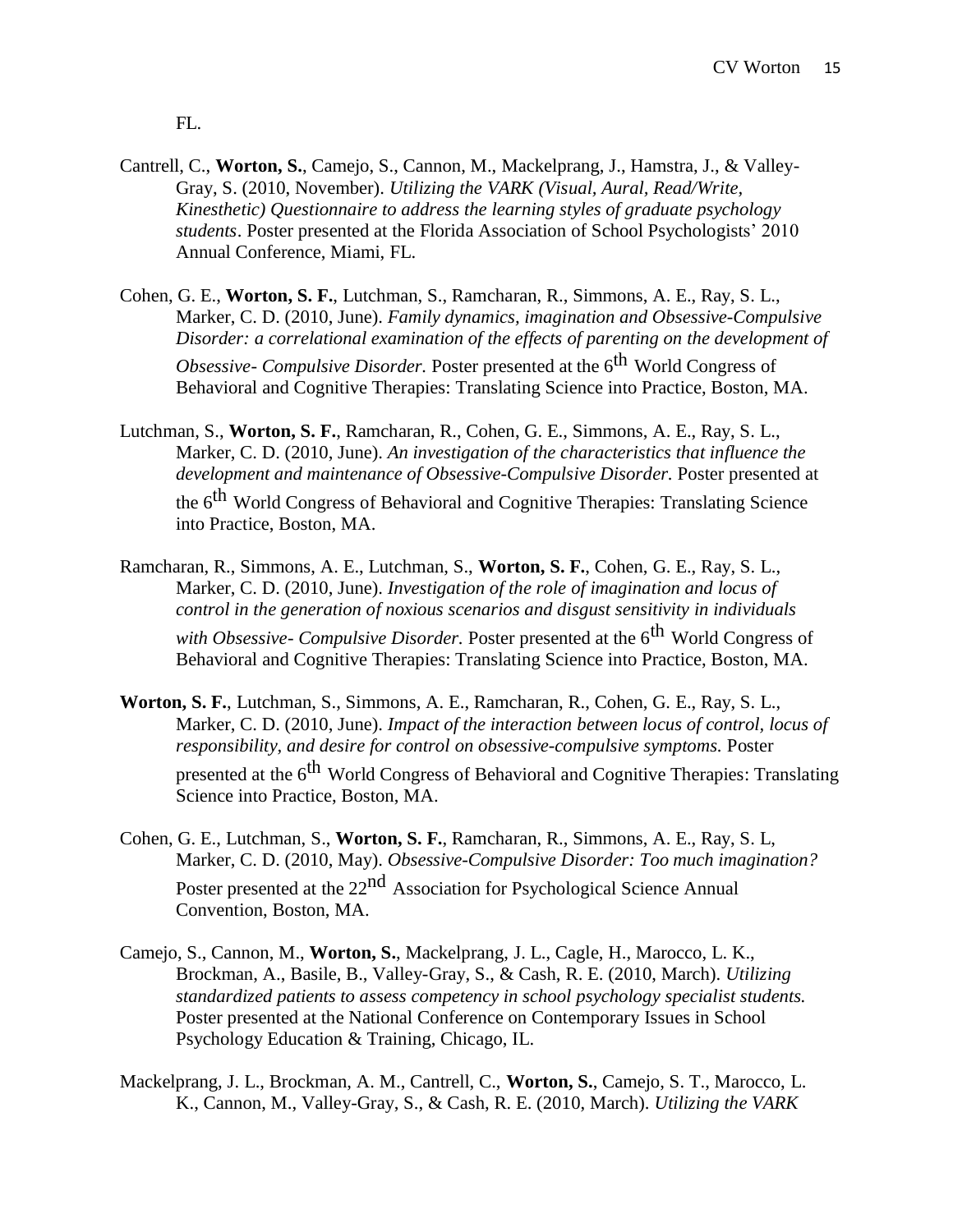*(Visual, Aural, Read/Write, Kinesthetic) Questionnaire to assess learning preferences among psychology trainees*. Poster presented at the National Conference on Contemporary Issues in School Psychology Education & Training, Chicago, IL.

- **Worton, S.**, Brockman, A., Camejo, S., Driest, J., Valley-Gray, S., & Cash, R. E. (2010, March). *Best practices in training graduate educators*. Poster presented at the National Association of School Psychologists' Annual Convention, Chicago, IL.
- Cohen, G., Lutchman, S., Ramcharan, R., Simmons, A., **Worton, S.**, & Marker, C. (2009, May). *Investigation of the role parental variables and imagination play in the development and maintenance of Obsessive-Compulsive Disorder.* Poster presented at the 3 rd Annual Center for Psychological Studies Research Conference, Fort Lauderdale, FL.
- Lutchman, S., Cohen, G., Ramcharan, R., Simmons, A., **Worton, S.**, & Marker, C. (2009, May). *An investigation into the characteristics in the development and maintenance of Obsessive-Compulsive Disorder.* Poster presented at the 3 rd Annual Center for Psychological Studies Research Conference, Fort Lauderdale, FL.
- Ramcharan, R., Cohen, G., Lutchman, S., Simmons, A., **Worton, S.**, & Marker, C. (2009, May). *Investigation of the role of imagination in the generation of noxious scenarios and disgust sensitivity in individuals with Obsessive-Compulsive Disorder.* Poster presented at the 3rd Annual Center for Psychological Studies Research Conference, Fort Lauderdale, FL.
- Simmons, A., Cohen, G., Lutchman, S., Ramcharan, R., **Worton, S.**, & Marker, C. (2009, May). *An investigation of the interaction between imagination, external locus of control, and disgust sensitivity in individuals with Obsessive-Compulsive Disorder.* Poster presented at the 3rd Annual Center for Psychological Studies Research Conference, Fort Lauderdale, FL.
- **Worton, S.** (2009, May). *Effects of mood induction on problem-solving for individuals with different levels of emotional intelligence*. Poster presented at the 3 rd Annual Center for Psychological Studies Research Conference, Fort Lauderdale, FL.
- **Worton, S.**, Cohen, G., Lutchman, S., Ramcharan, R., Simmons, A., & Marker, C. (2009, May). *Investigation of the interaction between locus of control, locus of responsibility, and desire for control in the development and maintenance of Obsessive-Compulsive Disorder.* Poster

presented at the 3<sup>rd</sup> Annual Center for Psychological Studies Research Conference, Fort Lauderdale, FL.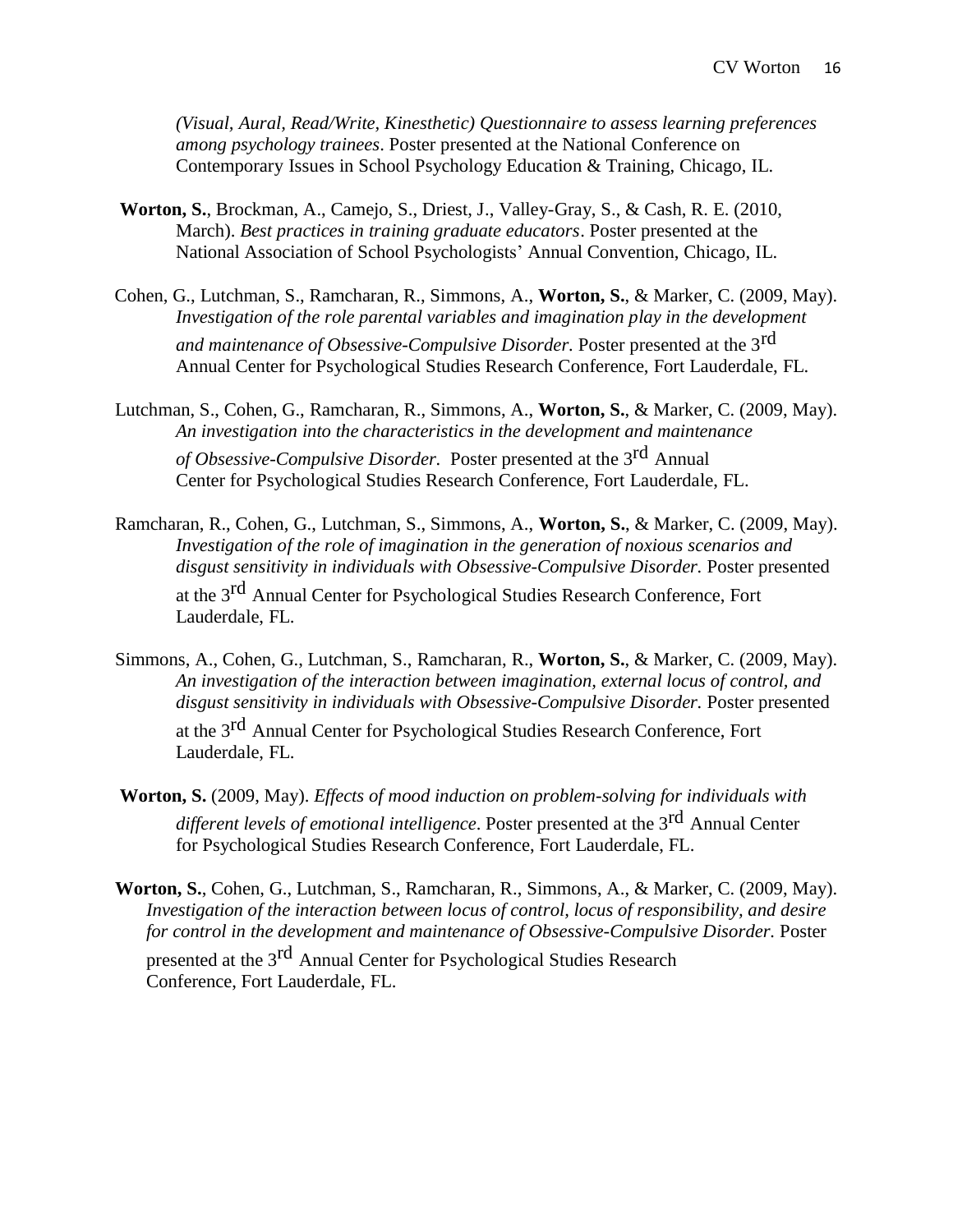#### **INVITED PRESENTATIONS**

- **Worton, S.,** & Fowler, A. (2020, April). *Human sexuality: Clinical considerations*. Seminar presented at the Counseling and Psychological Services Center, Florida International University, Miami, FL.
- **Worton, S.** (2019, June). *Human sexuality: Considerations and interventions for psychologists*. Seminar presented at the Counseling and Psychological Services Center, Florida International University, Miami, FL.
- **Worton, S.** (2013-2014). *Suicide and violence prevention*. Campus outreach workshop presented throughout the academic year to faculty, students, and staff within Nova Southeastern University, Fort Lauderdale, FL.
- **Worton, S.** (2014, February). *Homicide assessment*. Seminar presented at the Counseling and Psychological Services Center, Florida International University, Miami, FL.
- **Worton, S.** (2014, February). *Suicide assessment*. Seminar, Nova Southeastern University, Center for Psychological Studies, Fort Lauderdale, FL.
- **Worton, S.** (2012, September). *Stress management*. Campus outreach presentation, Florida International University, Miami, FL.
- **Worton, S.** (2011, September). *Tips for adults going back to school*. Campus outreach presentation, Florida Atlantic University, Fort Lauderdale, FL.
- **Worton, S.** (2011, August). *Balancing life and school*. Campus outreach presentation, Florida Atlantic University, Fort Lauderdale, FL.
- **Worton, S.** (2011, July). *Improving self-esteem*. Campus outreach presentation, Florida Atlantic University, Fort Lauderdale, FL.
- **Worton, S.,** & Dodman, V. (2011, June). *Overcoming procrastination*. Campus outreach presentation, Florida Atlantic University, Fort Lauderdale, FL.
- **Worton, S.,** & Dodman, V. (2011, May). *Study skills: How to improve test performance*. Campus outreach presentation, Florida Atlantic University, Fort Lauderdale, FL.
- **Worton, S.** (2011, February). *Fairness for all individuals through respect (F.A.I.R.) curriculum*. Campus outreach presentation, Nova Southeastern University, Fort Lauderdale, FL.
- Dodman, V., & **Worton, S.** (2010, November). *Time management*. Campus outreach presentation, Florida Atlantic University, Fort Lauderdale, FL.

Nierenberg, B., **Worton, S.,** & Cantrell, C. (2010, September). *Finding your passion*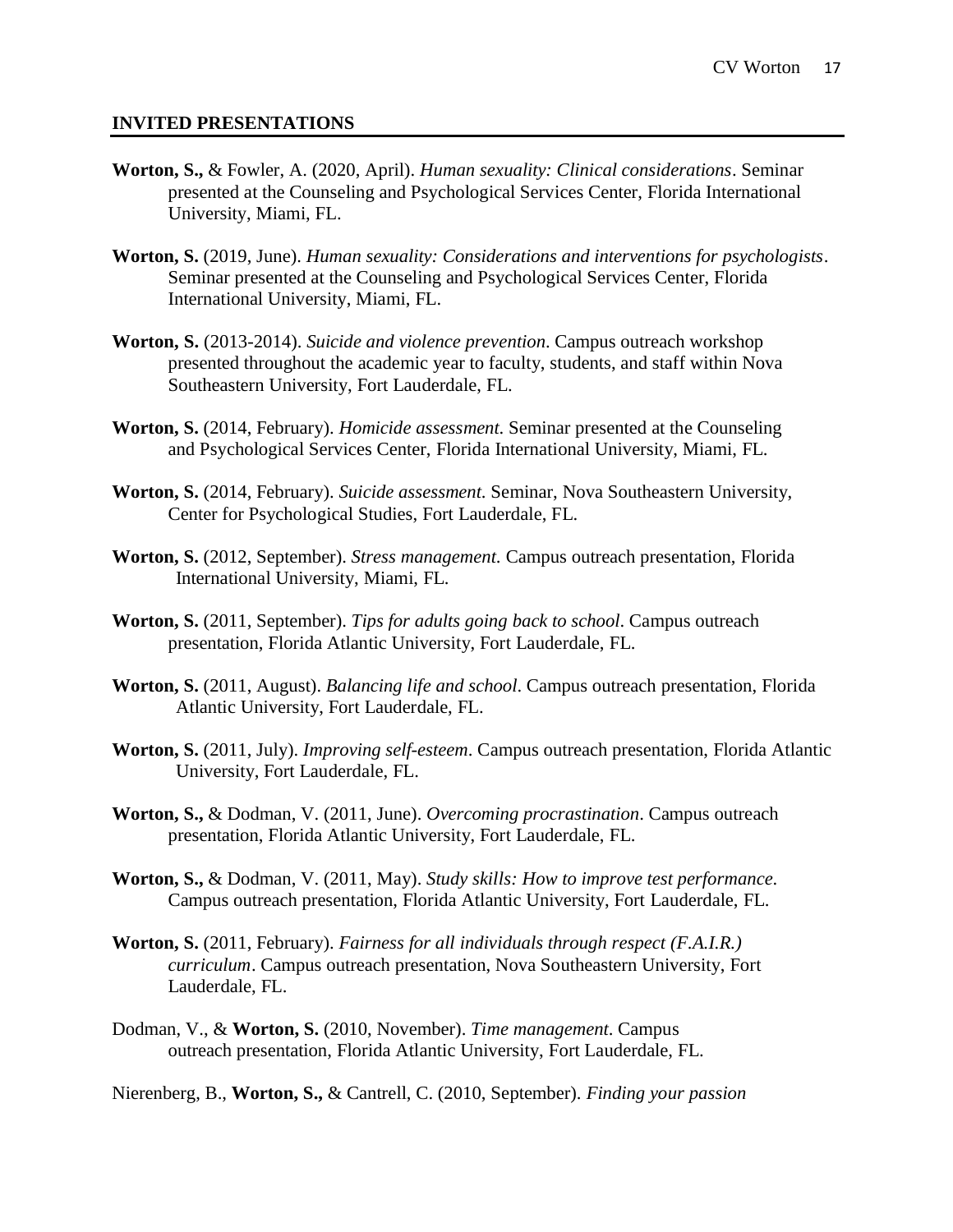*and following it!* Campus outreach presentation, Nova Southeastern University, Fort Lauderdale, FL.

- **Worton, S.** (2010, April). *Out of touch: Childhood-onset schizophrenia*. Community presentation, Center for Group Counseling, Boca Raton, FL.
- **Worton, S.** (2009, June). *Children with gender identity disorder*. Presentation for the Gay-Straight Student Organization, Center for Psychological Studies, Nova Southeastern University, Fort Lauderdale, FL.

### **CAMPUS AND COMMUNITY OUTREACH**

- **CAPSapalooza (Drug and Alcohol Awareness Week).** (2012, October). Outreach event, Florida International University, Miami, FL.
- **Depression Screening Week.** (2012, September). Outreach event, Florida International University, Miami, FL.

#### **HONORS AND AWARDS**

- **Weitz Psychology Student Award**, Nova Southeastern University, 2013
- **Dean's Leadership Committee**, Nova Southeastern University, 2009-2011
- **President's Faculty Research and Development Grant - \$10,000,** Nova Southeastern University, 2009-2010
- **Outstanding Senior Award**, Stetson University, 2008
- **Psi Chi, National Psychology Honor Society**, Stetson University, 2007-2008
- **Dean's List**, Stetson University, 2006-2008
- **Presidential Scholarship**, Stetson University, 2005-2006, 2006-2007, and 2007-2008
- **Sailfish Scholarship**, Stetson University, 2005-2006

#### **DOCTORAL PROJECTS CHAIRED**

Raven Oshiro (*In Progress*) Jen Yukawa (*In Progress*)

Sasha Grigorian (2019) Adrine Maresco (2019)

Adrian Dreher (2018) Karlene Gacita (2018) Yaneisy Guerra (2018)